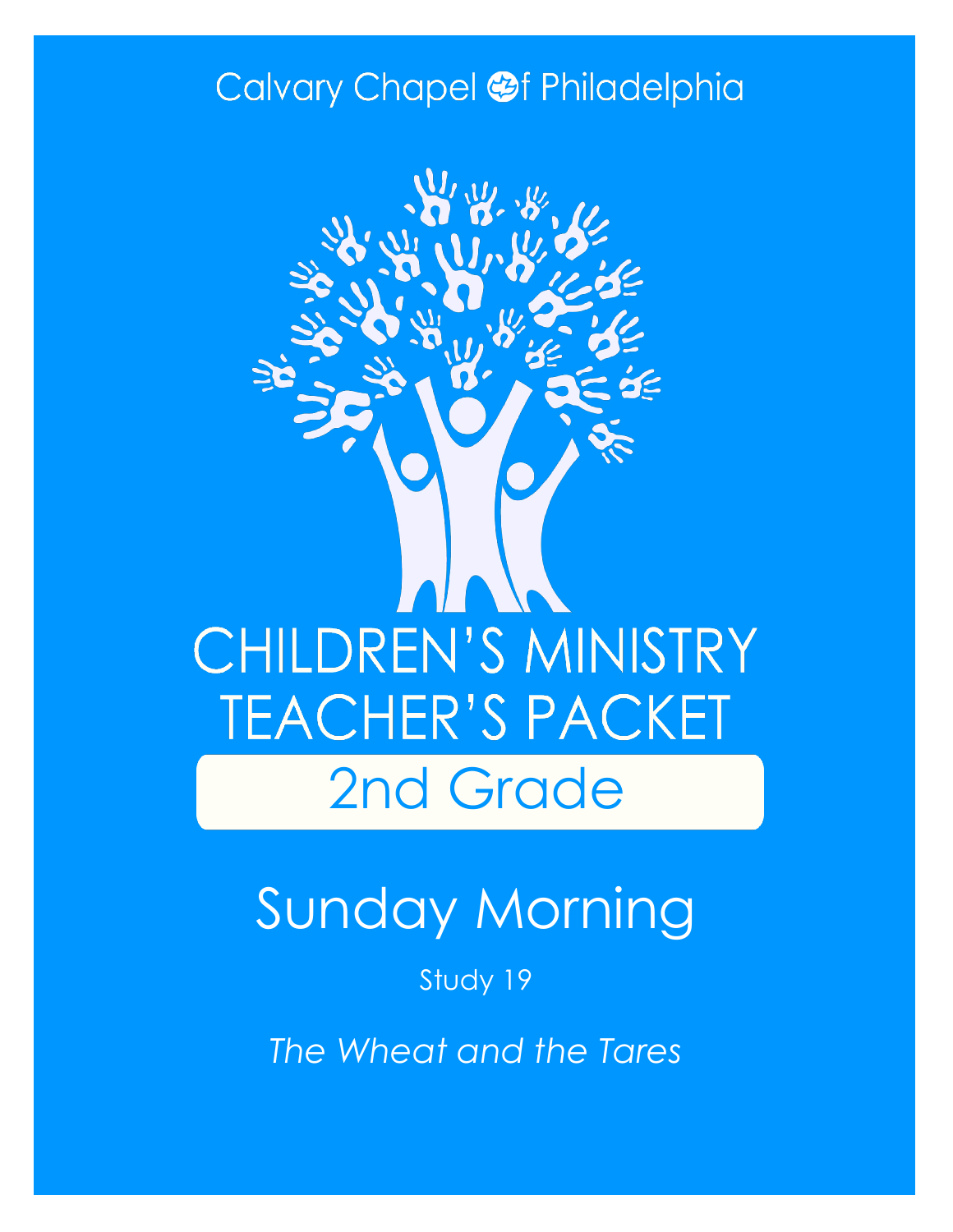### The Wheat and the Tares

The Objective is the key concept for this weeks lesson. It should be the main focus of the study

These are the key verses that you will find helpful in teaching your study this week. The "Main passage" is the basis of the study, where the other verse support the objective of the lesson.

These are the books of the Bible we will be memorizing. New books for this month are in bold. If a student can memorize all the books up to this month's books, you may give them a prize from the "reward box" found on your cart.

An introductory activity or question that will settle the class, draw their attention to the study and prepare their hearts for God's Word.

**Objective This lesson will show why God doesn't always punish sins right away and present the Gospel using the parable of the wheat and the tares.**

#### **Key Verses**

Matthew 13:24-30, 36-43—Main Teaching Passage

#### **Books to Memorize**

Genesis, Exodus, Leviticus, Numbers, Deuteronomy, Joshua, Judges, Ruth, 1&2 Samuel, 1&2 Kings, 1&2 Chronicles, Ezra, Nehemiah, Esther, Job, Psalms, Proverbs, Ecclesiastes, Song of Solomon, Isaiah, **Jeremiah, Lamentations, Ezekiel, Daniel, Hosea, Joel**

### **Hook**

Ask the students to think of a time when someone did something unkind to them and got away with it. How did it make them feel? Did they wonder why God allowed it to happen?

In our world today, many times we see people do bad things and go unpunished. Today we are going to study a parable Jesus told that explains why this is.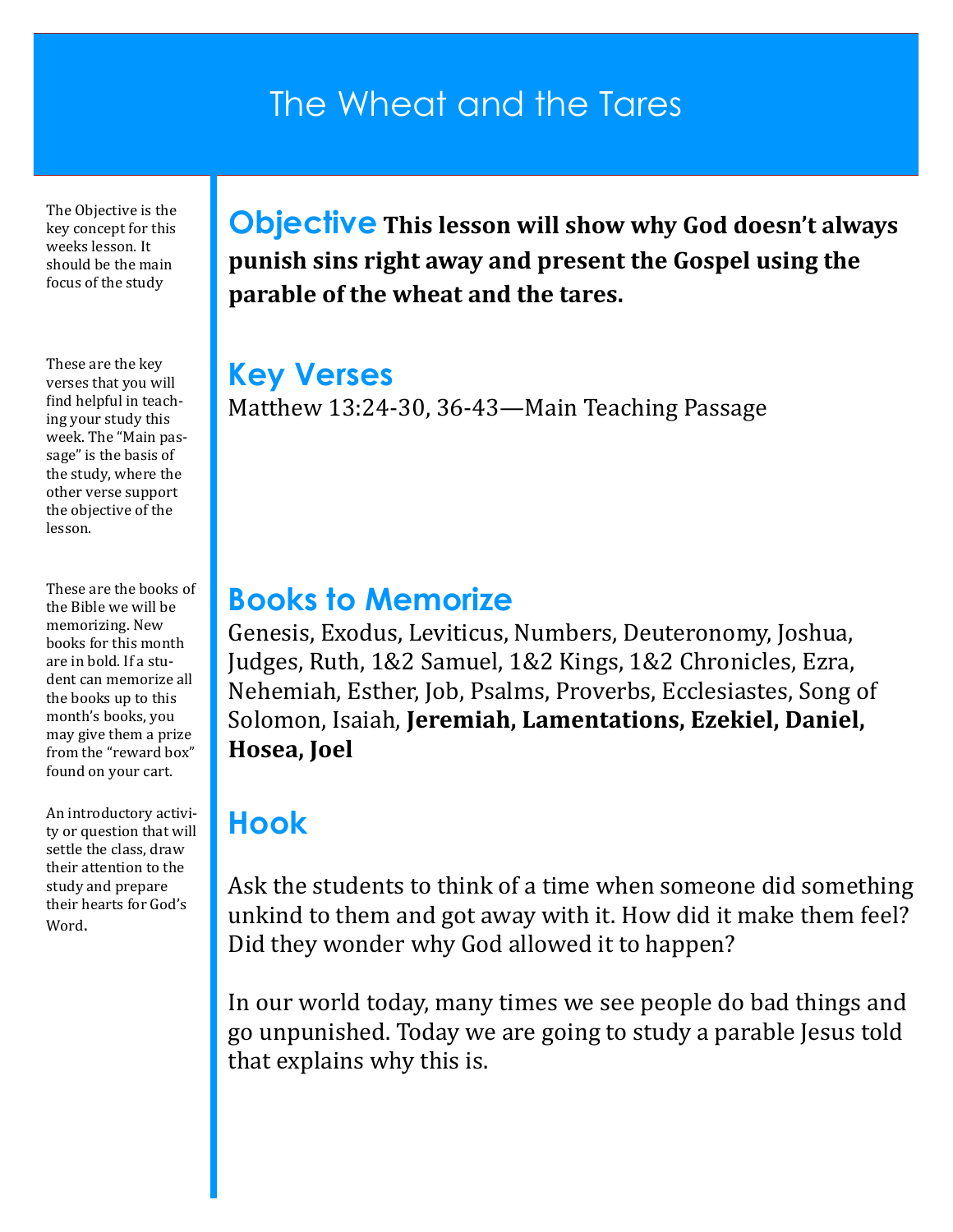What does the Bible say? This is where we will read a passage or series of passages that teach on the subject of the day.

The interpretation/ exegesis of the passage. What does this passage mean? How does this passage apply to my life?

# BOOK

In Matthew 13:24-30, Jesus told a parable about a man who owned a field. This man planted good seeds all over his field so that he could grow wheat. However, that night while he and his servants slept, his enemy came and planted tares (a type of weed that looks like wheat) in the field with the wheat. Once the wheat started to grow up, the tares grew with them and the owner realized what his enemy had done. His servants asked if they should round up the tares and pull them up out of the ground, but the owner said that he didn't want the wheat to be pulled up with the tares. Instead, he told them to wait until harvest time and gather them both. First the tares would be gathered up and thrown in the fire, then the wheat would be tied up and put in the barn.

In verses 36-43, Jesus' disciples asked Him to explain this parable. He told them that He was the owner who planted the seed, the field represented the world, the good seeds were those who follow Jesus, and the tares were the people who reject Him. The enemy who planted the tares represented the devil, the harvest was the end of this world, and the owner's servants were the angels. This parable shows us what will happen when this world comes to an end. Just as the wheat was gathered to the barn, those who followed Jesus during their lives will go to heaven to be with Jesus forever, but those who have rejected Him will be like the tares, destroyed and separated from God forever.

## $\mathsf{L}(\mathsf{C})$

Does the world ever feel unfair to you? Has someone ever done something wrong to you and not been punished? People do things that break God's law all the time, from saying unkind things to hurting others. Sometimes they get in trouble for doing these things, but other times they get away with it. When we see this in our world, it seems unfair and can lead us to question why God won't punish people for their sins. Today's parable actually answers that question.

When the servants learned about the tares in the master's field, their answer was simple: pull them up and destroy them. Then the wheat would be able to grow all by itself in the field. The same way, we might see people doing bad things and say, "Why doesn't God just get rid of all of these wicked people and fix everything?" But the master's reply shows us the heart of God. The master refused to pull up the tares so that none of the wheat would get mistaken for tares and uprooted. The same way, God has not removed sinners from the earth so that the righteous are not caught up with them.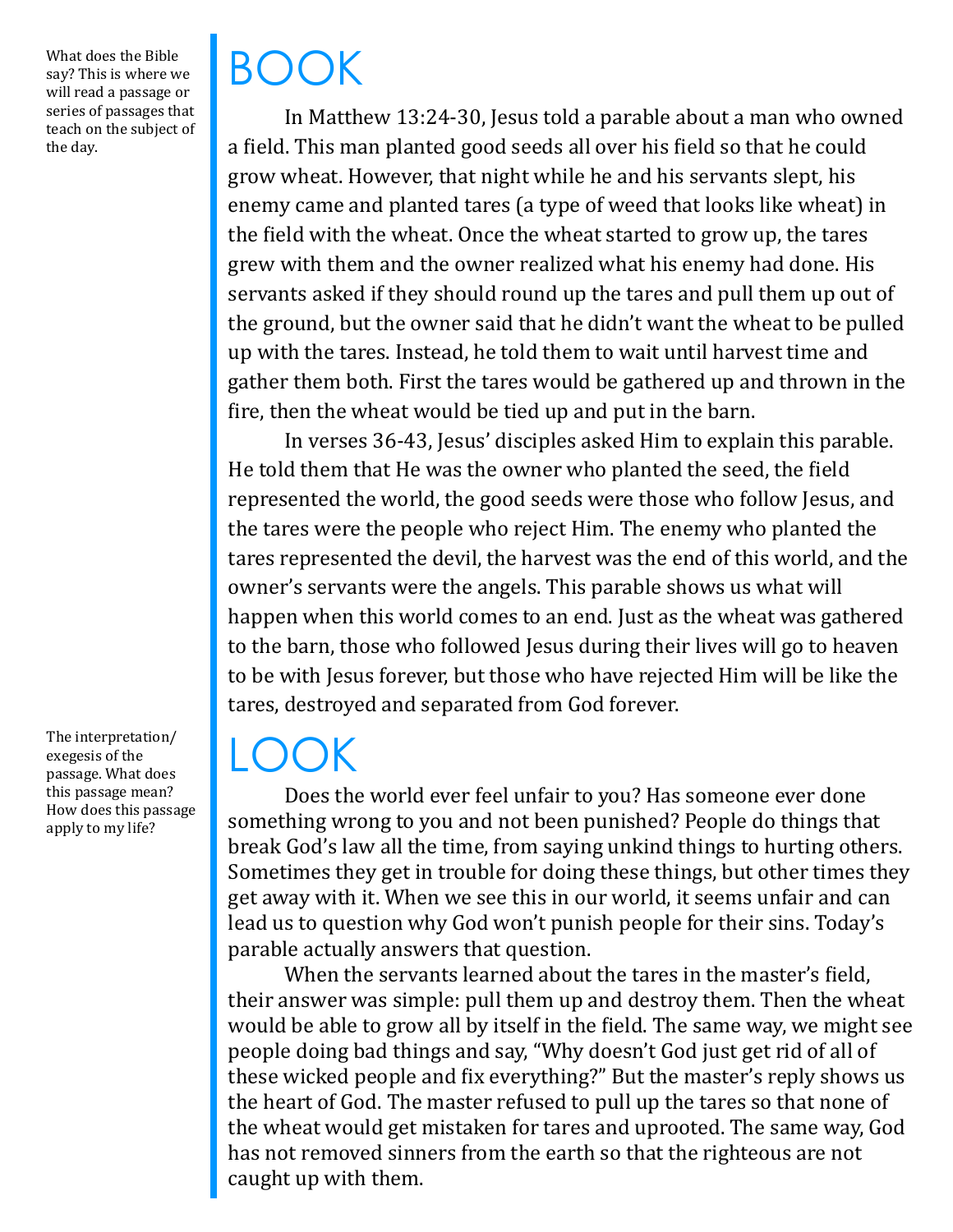# LOOK (Continued)

One day, God will punish all who do evil. That is what the end of the parable is about. One day, just as the master gathered the wheat into his barn and burned the tares, the Lord will come back to take His followers with Him but punish the wicked. Those who made Jesus their Lord and Savior will live in heaven with Him forever, but those who rejected Him will be separated from God. But for now, God allows both the wicked and righteous to live on the earth together, waiting for the day of harvest.

The fact that Jesus is allowing the wheat and tares to grow together right now is actually good news. This is because before we were saved, all of us were "tares" too. Every one of us was born a sinner, and because of that we all deserve to be separated from God forever. Jesus has not removed the wicked from the earth yet because He wants to give the "tares" as much time as possible to become "wheat." In fact, if there are students in this class who have not yet asked Jesus to be their Lord and Savior, God has been waiting for you. Even though you have sinned, God offers a chance for you to be forgiven. All you have to do is ask Jesus to forgive your sins and be your Lord and Savior. Then you can spend eternity with God, not separated from Him.

## TOOK

Present the Gospel and offer the students an opportunity to respond.

As a class, review the books of the Bible Genesis-Joel.

Review the lesson by asking the students what the different parts of the parable represent. What does it tell us about God?

**Pray:** Thank the Lord for waiting to punish the wicked so that we can be saved. Praise Him for His patience and mercy.

**Parent Question:** Why doesn't God punish people every time they sin?

What is my response to this passage of Scripture? How should my life change according to what this passage teaches me? What are the practical things I can do throughout the week to make this true in my life?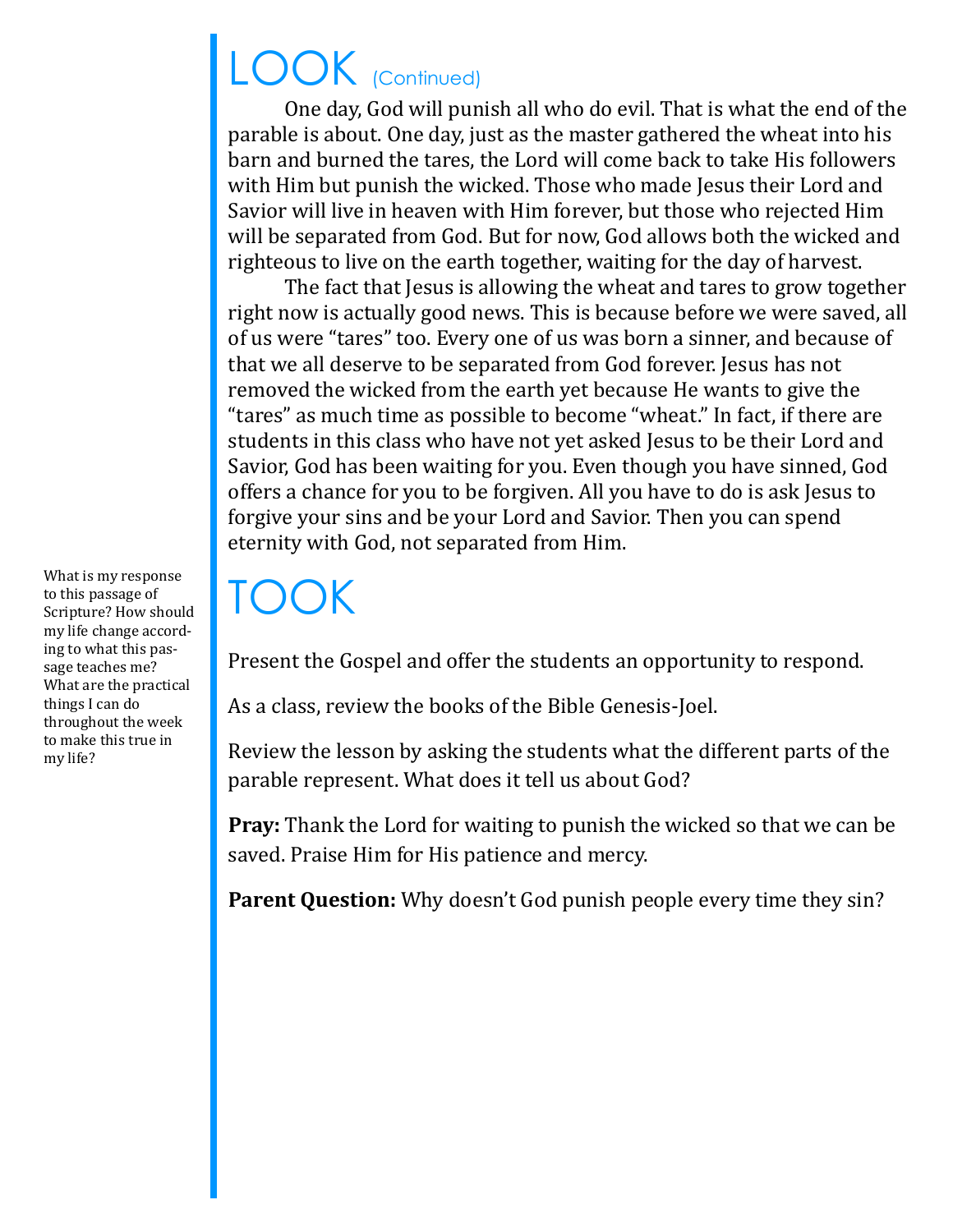# FURTHER STUDY

### **Commentary on Matthew 13:24-30, 36-43 by David Guzik**

B. Parables of corruption among the kingdom community.

1. [\(Mat 13:24](https://www.blueletterbible.org/kjv/matthew/13/24-30/s_942024)-30) The parable of the wheat and the tares.

**Another parable He put forth to them, saying: "The kingdom of heaven is like a man who sowed good seed in his field; but while men slept, his enemy came and sowed tares among the wheat and went his way. But when the grain had sprouted and produced a crop, then the tares also appeared. So the servants of the owner came and said to him, 'Sir, did you not sow good seed in your field? How then does it have tares?' He said to them, 'An enemy has done this.' The servants said to him, 'Do you want us then to go and gather them up?' But he said, 'No, lest while you gather up the tares you also uproot the wheat with them. Let both grow together until the harvest, and at the time of harvest I will say to the reapers, "First gather together the tares and bind them in bundles to burn them, but gather the wheat into my barn." ' "**

a. **His enemy came and sowed tares among the wheat**: This parable describes the work of an **enemy** who tried to destroy the work of the **man who sowed good seed in his field**. The enemy's purpose in sowing **tares among the wheat** was to destroy the wheat. But the wise farmer would not allow the enemy to succeed. Instead, the farmer decided to sort it out at harvest time.

i. We note that this parable *clearly describes corruption among the people of God*. Just as in the previous parable, the wheat represents the people of God. Some corrupting influence is brought, and an influence that may look genuine even as tares may resemble real wheat.

ii. "The *weeds* are probably darnel, a poisonous plant related to wheat and virtually indistinguishable from it until the ears form." (France)

b. **Lest while you gather up the tares you also uproot the wheat with them**: In the interest of preserving and protecting the wheat, the wise farmer did not separate the **tares** from the **wheat** until the time of harvest.

i. The wise farmer recognized that the ultimate answer to tares among the wheat would only come at the final harvest.

ii. Knowing the explanation of this parable as explained in [Matthew 13:36](https://www.blueletterbible.org/kjv/matthew/13/36-43/s_942036)-43, we understand why Jesus said it right after explaining the parable of the sower, especially with the seed that grew up among the thorns. "But one might ask whether the Messiah's people should immediately separate the crop from the weeds; and this next parable answers the question negatively: there will be a delay in separation until the harvest." (Carson)

5. [\(Mat 13:36](https://www.blueletterbible.org/kjv/matthew/13/36-43/s_942036)-43) Jesus explains the parable of the wheat and the tares.

**Then Jesus sent the multitude away and went into the house. And His disciples came to Him, saying, "Explain to us the parable of the tares of the field." He answered and said to them: "He who sows the good seed is the Son of Man. The field is the world, the good seeds are the sons of the kingdom, but**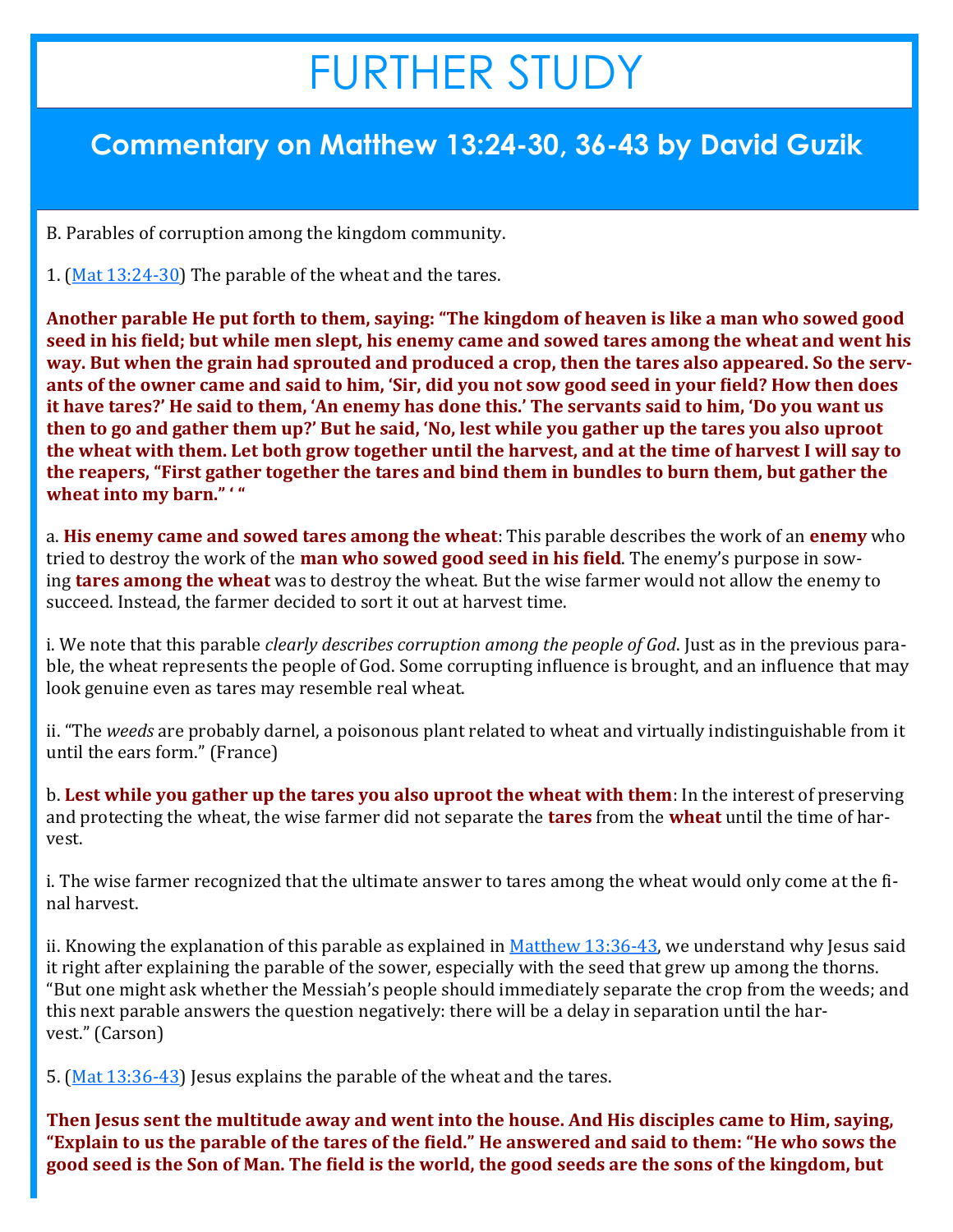**the tares are the sons of the wicked** *one.* **The enemy who sowed them is the devil, the harvest is the end of the age, and the reapers are the angels. Therefore as the tares are gathered and burned in the fire, so it will be at the end of this age. The Son of Man will send out His angels, and they will gather out of His kingdom all things that offend, and those who practice lawlessness, and will cast them into the furnace of fire. There will be wailing and gnashing of teeth. Then the righteous will shine forth as the sun in the kingdom of their Father. He who has ears to hear, let him hear!"**

a. **Explain to us the parable of the tares of the field**: In His explanation, Jesus made it clear what the different figures in the parable represent.

· The **field** represents the **world**.

· The **good seeds** represent God's true people, the **sons of the kingdom**.

· The **tares** represent false believers in the world, **the sons of the wicked one**, who (like tares among wheat) may superficially look like God's true people.

i. In this we see that the parable of the tares changes the figures slightly from the parable of the soils  $M$   $M$   $M$   $13:3-9$ ;  $13:18-23$  $13:18-23$ ). In the parable of the soils, the seed represented the Word of God; here it represents true believers. The point of the parables is completely different; the parable of the soils shows how men receive and respond to the Word of God, and the parable of the tares of the field shows how God will divide His true people from false believers at the **end of this age**.

ii. "Satan has a shoot of iniquity for every shoot of grace; and, when God revives his work, Satan revives his also." (Clarke)

iii. This parable powerfully teaches that it is *God's* job to divide in judgment. "Magistrates and churches may remove the openly wicked from their society; the outwardly good who are inwardly worthless they must leave; for the judging of hearts is beyond their sphere." (Spurgeon)

iv. "Jesus announced God's kingdom, and this would lead many of his hearers to expect a cataclysmic disruption of society, an immediate and absolute division between the 'sons of light' and the 'sons of darkness'…It was to this impatience that the parable was primarily directed." (France)

b. **The field is the world**: Significantly, this parable illustrates not necessarily that there will be false believers among true believers in the church (though that is also true to some extent); otherwise Jesus would have explained that the **field is the** *church*. Yet He carefully said that **the field is the world**.

i. "Of greater importance in the history of the church has been the view that this actually means that the field is the church. The view was largely assumed by the early church fathers, and the tendency to interpret the parable that way was reinforced by the Constantinian settlement. Augustine made the interpretation official struggling against the Donatists…Most Reformers followed the same line." (Carson)

ii. Yet the point is clear, both in the world and in the kingdom community. Ultimately it is not the job of the church to weed out those who appear to be Christians but actually are not; that is God's job at the **end of this age**.

iii. As long as God's people are still in this **world** (the **field**), there will be unbelievers among them; but it should not be because God's people receive unbelievers as if they were believers, ignoring either the belief or conduct of professed believers.

iv. There is additional significance in saying, "**The field is the world**" instead of "The field is Israel." "This brief statement presupposes a mission beyond Israel." (Carson)

c. **The enemy who sowed them is the devil**: Clearly, the enemy plants counterfeits in the world and in the